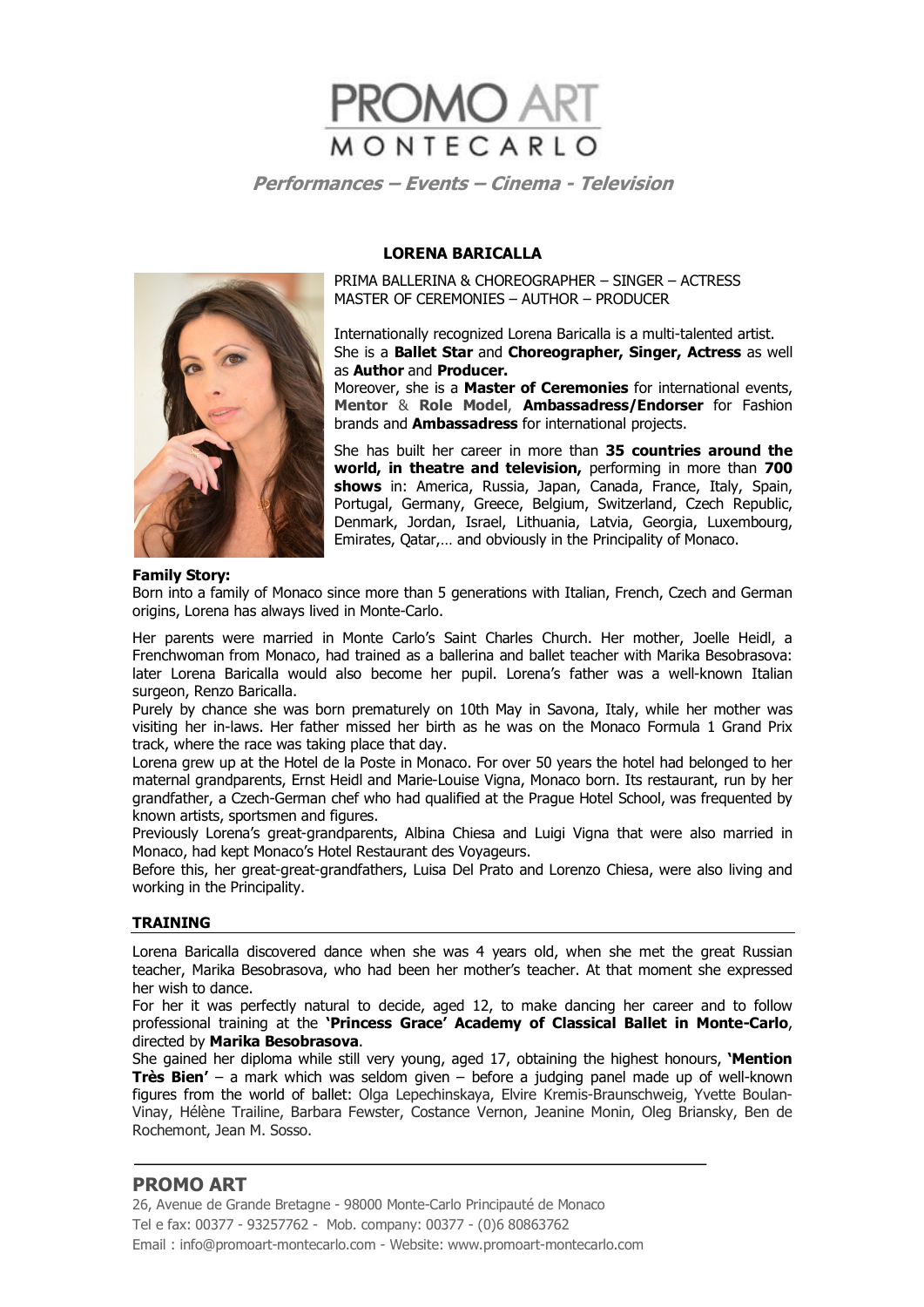

On stage since she was 4 years old, she gained her first professional contract aged 10, for a series of shows at the Salle des Etoiles in Monte Carlo.

Between the ages of 14 and 16 she also danced in the ballets of the Lyrical Season of the Opera of Monte Carlo.

She participated in the numerous performances organized by the Academy "Princess Grace" in the Principality, in Italy and in France, dancing the classical repertory - Serenade by Balanchine, Raymonda, Coppelia, Sleeping Beauty, Dessin pour les Six, Eugène Oneguin by Cranko, etc. She also took part in broadcasts for television channels from France, America, etc.

At the conclusion of her studies at the Academy, during the rehearsals of "Suite en Blanc" the great Serge Lifar noticed and favoured her with particular attention, predicting that she would have a brilliant career. On the opening night he drew her out from the line of ballerinas and bowed to the audience alone with her on the proscenium.

Later on, thanks to **a voice that ranges over 3 octaves**, Lorena decided to **study singing**, initially at the Rainier III Academy of Music in Monaco and then with private tutors such as Giulia Betti, operatic singer in Monte Carlo's Opera Chorus, and the orchestral director Olivier Dos Santos.

Naturally gifted as an **actress** Lorena did **courses in acting**.

**She speaks five languages** - English, Italian, French, Spanish and German.

#### **BALLET COMPANIES**

#### **NANCY FRENCH BALLET THEATRE (BALLET THÉATRE FRANÇAIS DE NANCY)**

Lorena Baricalla began her professional career at the **Ballet Théâtre Français de Nancy** touring in France - including two seasons at the well-known Theatre of Châtelet and at the Odeon in Paris and also abroad.

She was cast in numerous **soloist roles**, such as: the pas de deux of "The Four Temperaments" by Balanchine and of "Symphony in D" by Jiri Kylian, "Les Forains" by Roland Petit, "Jeu de Cartes" by Jeanine Charrat, "Les Biches" by Serge Lifar, "Phaedra" beside Maia Plitzenskaia.

**Choreographers** chose her also for **soloist roles** in their ballets for the company: Moses Pendleton, director of the Momix for "Pulcinella" with the participation of Noëlla Pontois, and Nils Christe for "Strings".

Thierry Malandain, now director of Biarritz Ballet, created his first work as a choreographer for her: the solo "Traüme".

After only 18 months she was offered a contract as **Principal Soloist** at the Ballet Théâtre Français de Nancy but Lorena decided to accept the proposal that had been made to her by the Monte-Carlo Ballet, that had been newly recreated.

#### **MONTE-CARLO BALLET (BALLETS DE MONTE-CARLO)**

Engaged by the **Monte-Carlo Ballet**, founded by Princess Caroline of Monaco, Lorena Baricalla rapidly gained **starring roles** with **prestigious partners**, including:

"Scheherazade" (Diaghilev's Ballets Russes, staged by Frederick Franklin) with Eric Vu An (Principal Dancer at the Paris Opera),

"The Marquise" in "Marco Spada" (by Lacotte) with ballet star Rudolf Nureyev,

"The Prodigal Son" (by Balanchine) with Fréderic Olivieri (Principal Dancer at the Monte-Carlo Ballet and director of La Scala of Milan) or Marco Pierin (Principal Dancer at La Scala of Milan),

# **PROMO ART**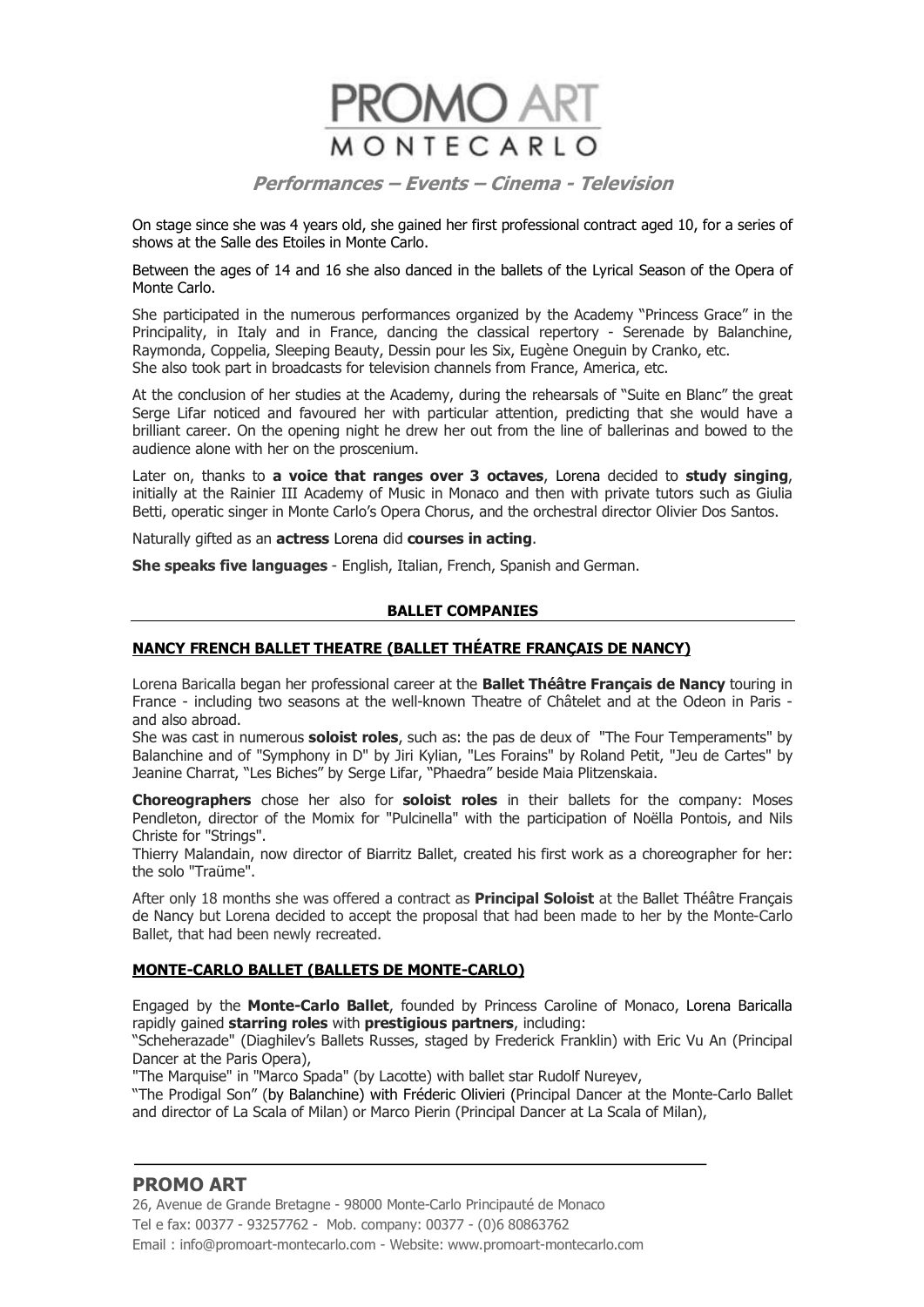

"The Gypsy" in "The Two Pigeons" (by Ashton) with Fréderic Olivieri (Principal Dancer at the Monte-Carlo Ballet and director of La Scala of Milan),

"The Taming of the Shrew" (by Russillo) with Daniel Agesilas (Principal Dancer at the Russillo Ballet) or Guillaume Graffin (Principal Dancer at the Monte-Carlo Ballet),

"The Lady in Red" in "Gaité Parisienne" (by Massine- Ballets Russes)

"The Favorite" in "Dances from Prince Igor" (Diaghilev's Ballets Russes) with Fréderic Olivieri (Principal Dancer at the Monte-Carlo Ballet and director of La Scala of Milan)

"In the middle … something elevated" (by Forsythe),

"Dessin pour les Six" (staged by John Taras himself), etc.

As a **guest artist**, she danced "Swan Lake" with Guillaume Graffin (Principal Dancer at Monte-Carlo Ballet and American Ballet Theatre); "Romeo and Juliet" (by Lifar) and the pas de deux of "Sleeping Beauty" with Gilles Stellardo (Principal Dancer at the Nancy Ballet); and "Tzigane" (by Balanchine) with Serge Rampal (soloist at the Berlin Ballet).

Lorena performed these roles during numerous company **tours** in U.S.A, Japan, Russia, France, Italy, Spain, Canada, Germany, Portugal, Belgium, Greece, Switzerland, Jordan, Israel, Latvia, Lithuania, Georgia, etc.

As well she had been often the **star** of the **Galas of the National Day** in honour of Prince Rainier of Monaco, dancing "Sheherazade" with Eric Vu An (Principal Dancer at the Paris Opera) – a role which was a highlight of her career. The following year she was "The Gypsy" in Ashton's "The Two Pigeons" with Frédéric Olivier, sharing the stage with Montserrat Caballé in the first half. Finally, she was "The Lady in Red" in Massine's "Gaité Parisienne".

Lorena took part in **television programmes** during this period: "Europa, Europa" and "Serata di Gala a Pisa" on RAI (Italian Television); "Le Grand Echiquier" and "Champs Elysées" on French Television, and broadcasts on TMC (Monte-Carlo), German, Japanese and American television channels.

At the Monte-Carlo Ballet, Lorena danced a vast repertory of ballets by **leading choreographers** such as Balanchine, Forsythe, Lifar, Ashton, Petipa, Massine, Fokine, "Ballets Russes of Diaghilev", repertory reconstructed by Lacotte.

She also worked with choreographers such as Joseph Russillo, John Taras, Jean-Christophe Maillot, Pierre Lacotte, Boris Eifmann, Uwe Sholz, Kevin Haigen, Dieter Amman, Philippe Lizon,…

Eventually Lorena Baricalla decided to leave the Monte-Carlo Ballet in order to create her own shows and choreographies.

#### **PROMO ART MONTE-CARLO PRODUCTION**

Following her rich experience with international ballet companies, Lorena continued a career as a **prima ballerina**, first as a guest artist.

She then founded her own production company – **Promo Art Monte-Carlo Production** – in 1999 with her Manager, the Producer Tino Genovese, with whom a creative and managerial association was born.

Based in the Principality, PromoArt **produces her currently as an artist** in her performances and manages her **Corps de Ballet**, of which have been part over the years round 200 dancers of various nationalities.

This allows her to give free rein to her many talents and to extend her career by linking her abilities as a **ballet star and choreographer** with those of **singer** and **actress**.

As well she combines her artistic gifts with her skill as a **producer**. PromoArt realizes big events and shows at an international level and is furthermore specialized in the conception of new entertainment projects.

# **PROMO ART**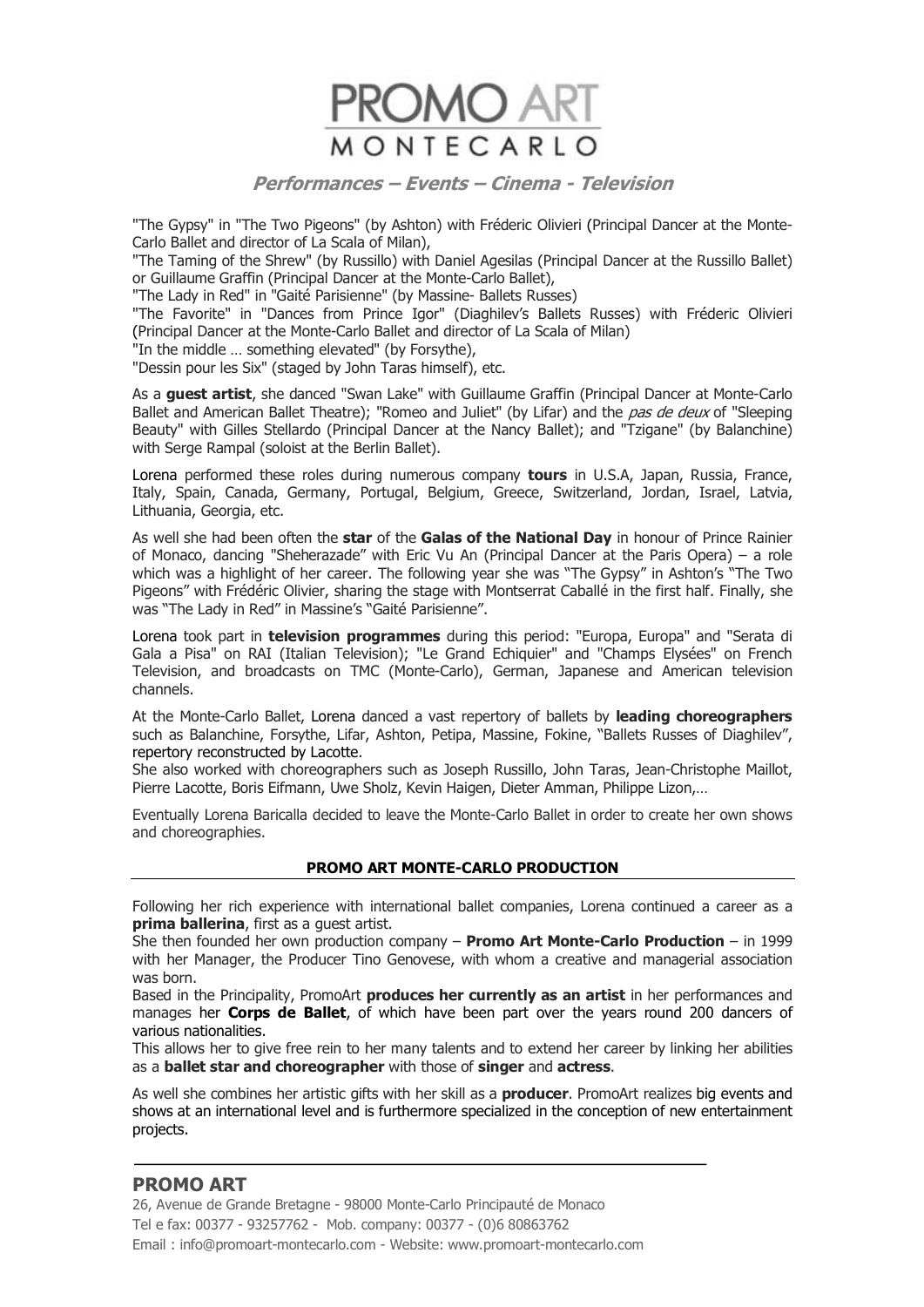

Till this date 2022, **versatile performer**, Lorena has created a number of **choreographies** for **theatre, television, important events and galas** performing them at an international level in the most important venues of Monaco and in numerous countries: Italy, France, Switzerland, Denmark, Spain, the Czech Republic, Arab Emirates, Qatar,…

With a cast of up to 100 supporting artists she performs in Carmen, Thalassa, Time Machine, Matrix, Belle Epoque Cancan, The Canticle of Canticles, Sheherazade, Worlds of Mysteries, The Michelangelo's Caves, Legend, The Siren, Romeo and Juliet, Psyche or the Mirrors of the Soul, The Angel, The Trip of Ulysses,…

Gifted with a **voice that ranges over 3 octaves** she is the only **soprano** who sings while dancing on point shoes.

Inspired by the great artists of the past such as Zizi Jeanmaire, Leslie Caron and Cyd Charisse, she decided to combine dance with song in some of her shows with best hits from musicals, as well as singles and video clips. She performs in *Checkmate* with the music of Abba, The Phantom of the Opera, Moulin Rouge, West Side Story, Cats, Evita, New York New York, My Fair Lady, Victor Victoria, Beauty and the Beast, Jesus Christ Superstar, Notre Dame de Paris, The Miserables,…

Her performing **partners** in this new phase of her career have been Vladimir Derevianko (star of the Bolshoi Ballet and director of ballet companies) Stefano Botto (Principal Dancer at the Limon Dance Company and Martha Graham Ensemble Company), the singer and dancer Randy Diamond (Principal Dancer at the Stuttgart Ballet and now star of many shows), Marco Pierin (Principal Dancer at La Scala of Milan), Jean Alavi (Principal Dancer at the Russillo Ballet), Francesco Villicich (Principal Dancer at the English National Ballet), Antonio Russo (Principal Dancer at the Arena of Verona), Valerio Mangianti (Principal Dancer at the Deutch Oper am Rein).

Lorena has shared the stage with such **artists, singers and actors** as Armand Assante, Roger Moore, José Carreras, Carla Fracci, Gigi Proietti, Riccardo Cucciolla, Jimmy Jean Louis, Garry Kasparov, Salomon Bourke, Armando Ariostini,...

As an **actress** capable of acting both on stage and on a set, with the same natural expressiveness in **five different languages**, she performs in shows and she is filmed for presentation reels. In this date she is sought after for movie projects in America.

As well she is a **Master of Ceremonies** in **5 languages** for international events with celebrities, sport legends and renowned figures.

She is a **Host** for **television Talk Shows** as the Oscars of Sport's Talk Shows "Sporting Stars: the men or the woman behind the champion" and "Show, Art & Fashion" filmed in Monaco at the World Sports Legends Award; and for the American Television "Lorena and Friends *in Monaco"*, a TV show about her life as an international star.

She is sought after as an **Ambassadress** and **Endorser** by numerous **Fashion and Jewellery brands** for red carpets, international events or photo and video shootings, collaborating till now with more than thirty brands.

She is an **Ambassadress** for numerous fashion shows in Monaco, Milano, Rome and Paris.

She represents as an **Ambassadress international projects**.

She has often performed as a **guest** on **television broadcasts** in Eurovision, in Italy (RAI, Canale 5, Rete4, Sky) Germany, Japan, France.

She is **interviewed** by numerous TV and Radio channels of Monaco, Italy, France, Russia, Germany,…

As a **Mentor and Role Model** she has created in 2016 thanks to her ample artistic and pedagogic experience, her own method of teaching for Classical Ballet that forms to the profession: the "Méthode Russe de Monte-Carlo de Lorena Baricalla ("The Lorena Baricalla Monte Carlo Russian Method"), followed by Affiliated Schools in Italy, France and Monaco.

# **PROMO ART**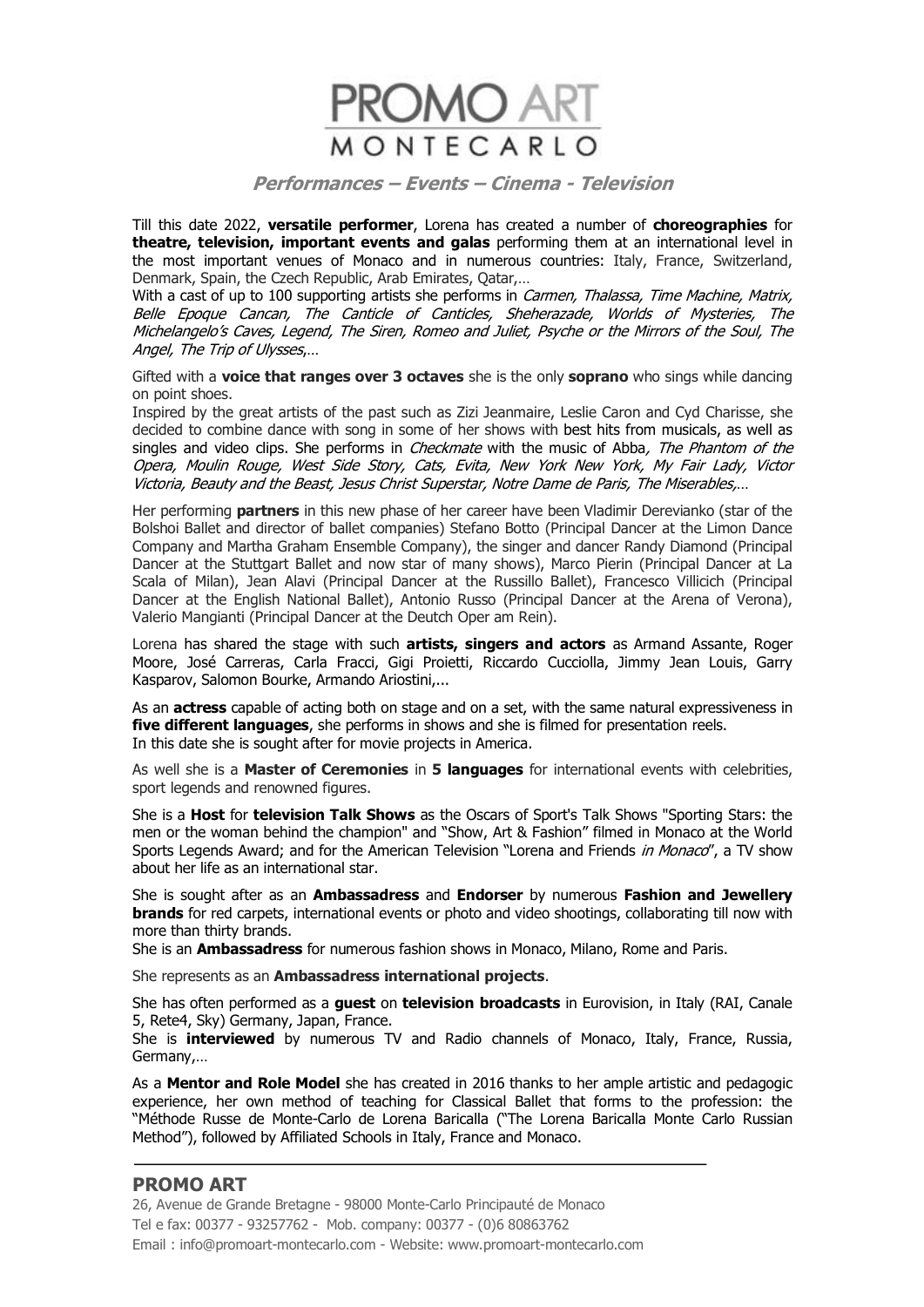

She is a **Coach** for professional dancers.

As an **Author** Lorena has written the Trilogy books of « Origins - The Answer », now published in English and in Italian. An adventurous and spiritual epic saga.

Lorena is the icon of the **innovative entertainment project "Origins – The Answer"**, a new "world", of which she is the leading performer and creator with Producer Tino Genovese. "Origins – The Answer" is based on a big show for arenas, a Book Trilogy and a Movie Trilogy. An international project currently being developed by Promo Art Monte-Carlo Production that has drawn interest from Weta (The Lord of the Rings, Avatar) and Ennio Morricone had indicated his availability to create the music.

She has 2 millions of visualizations on her social networks.

#### **Here are her principal activities divided in sectors and produced by PromoArt MonteCarlo Production:**

#### • **TELEVISION EVENTS**

On Eurovision, watched by millions of television viewers, Lorena performed in "The Symphony of the Sea" dancing at the Final Ceremony of the Mediterranean Games, held at the Arena in Nimes (France) in front of an audience of 20,000, including Prince Albert of Monaco. For this event she had been asked to create a new choreography in which she danced with Jean Alavi and the corps de ballet, accompanied by a symphonic orchestra on stage. The show was also broadcast live on FR3 (French television channel) and was presented by Frédéric Mitterand (well-known television presenter and French Minister of Culture).

On RAI 2 (the Italian national television network) she danced in "Sogni senza rete" with Vladimir Derevianko (star of the Bolshoi and director of ballet companies). The show, presented by Gigi Proietti and choreographed by Franco Miseria, included the participation of performers such as Carla Fracci, Daniel Ezralov, Micha Van Hoecke. Later "Sogni senza rete" went on tour around Italy to Rome, Bologna, Genoa, Turin, Ferrara, Livorno, Faenza and Reggio Emilia.

Lorena has been a guest with Eric Vu An and Luciano Savignano of "Premio Scarpetta d'Oro" (Golden Shoe Award) organised in Monte Carlo and televised by TMC. She interpreted her own choreography "Offenbach, Offenbach" with the dancers of the Academy "Princess Grace" of Monte Carlo. The event was presented by Enrica Bonaccorti and was flattered by the presence of Pippo Baudo, both wellknown Italian presenters.

On Rete 4, an Italian TV channel, she also participated as a guest star with Ivana Spagna, Don Backy, Boyzone and Cristina D'Avena on the opening night of "The Andersen Prize: Italian Dream" presented by Paola Perego. She danced a *pas de deux* of her own choreography inspired by Andersen's famous tale "The Little Mermaid".

She has been the guest star for the election of Miss Muretto in Alassio, Italy, a well-known event over the last 60 years, broadcast by RAI Italian Television. She performed, dancing and singing, in Lloyd Webber's "Evita" with her partner Francesco Villicich.

Lorena performed for the Opening Gala in Lecce and the Closing Ceremony in Milano of the Giro d'Italia, the world-renowned cycling competition, with extracts from her shows "Musical Dreams 1" and "Musical Dreams 2". These events were broadcast on the satellite channels of Mediaset.

In 2014 her performance as Master of Ceremonies at the Golden Foot Award Monaco, produced by Promo Art Monte-Carlo Production, was broadcast on television around the world: Sky Italia, Sky Germany, Reuters, AFP, Euronews, Canal+, BeinSport, Eurosport, Canal Turk, Fuji TV, Armenian TV, Belgian TV, Austrian TV, Spanish TV, etc.

# **PROMO ART**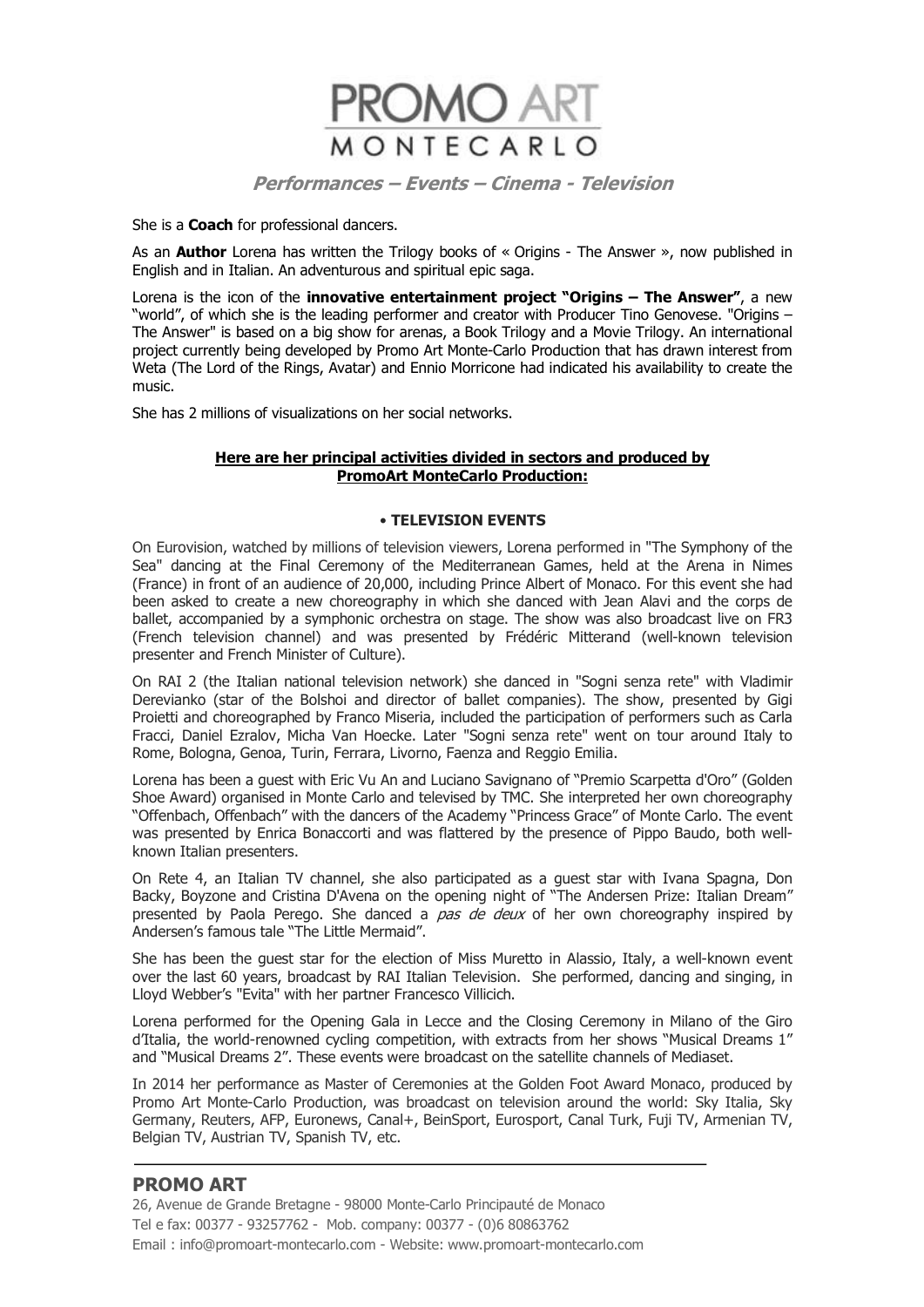

#### • **PRIMA BALLERINA and CHOREOGRAPHER**

### **Performances for Theatres and Events**

Lorena Baricalla has created and interpreted with her corps de ballet her first choreography entitled "Psyche or The Mirrors of the Soul", which won the "Vignale Danza Prize".

Following this success she danced with her corps de ballet in France, Italy and Monte Carlo, performing her own creations - "Prashanti", "Psyche or The Mirrors of the Soul", "Sitting", "Gypsy", "Ritual", "L'Amor Brujo", "The Creation of the World"; the pas de deux "Romanza", "The Passengers of the Wind", "Serenade for Strings", "Carmen", "The Death of an Angel" and "Timepiece" with the Monte-Carlo Orchestra's violoncellist, Thomas Ducloy; the solos "Scheherazade", "Modern Art", "La Traviata" and "Ritual".

She choreographed the ballet "Orlando" and performed in it with a group of dancers of the Monte-Carlo Ballet.

In Italy she danced as a guest artist Serge Lifar's "Romeo and Juliet" with her partner Francesco Villicich.

Lorena has staged and choreographed a ballet inspired by the Renaissance, "Dreams in the castle". She performed the leading role and brought together for the occasion a cast of 70, including dancers, actors, acrobats and extras. The show has been performed in Italy, France and Monaco.

She created the choreography of "Thalassa" and performed in it with her corps de ballet.

The show, inspired by the sea, is in three parts: "The Symphony of the Sea", "Mediterranean" and "Ulysses". It has been presented in Italy at the Priamar Fortress of Savona, at the Festival Castel dei Mondi of Andria- Bari and at the Theatre of Salerno.

As a guest artist of the Monte-Carlo Ballet she danced at the Acropolis Theatre in Nice, in a return to her role as "The Lady in Red".

She has danced in Monte-Carlo for the VIP Monaco Golf Tournament Gala before numerous guests such as Kevin Kostner, Carol Alt, David Coulthard, Alberto Tomba, Sergej Bubka, Guido Cappellini and Prince Serge of Jugoslavia.

Lorena danced with her corps de ballet in "French Cancan", on Offenbach's music, for several events in the Principality of Monaco.

She created the choreography and danced 3 solos in the Baroque Opera "The Angels' Voice" for a series of performances in Italy.

She danced her own choreography of the pas de deux of "Carmen" as guest star for the closing ceremony of the Festival Music World in Italy, at which more than 3,000 performers from all over the world took part. Previous guests of honour were Katia Ricciarelli, Albano, Lucio Dalla and Luisa Corna.

With her partner Marco Pierin, principal dancer of La Scala of Milan, and her corps de ballet Lorena danced for an important event in Cannes. She performed her pas de deux "Adam and Eve" created on rhythmic percussion instruments and "La Barcarola" on the music of Offenbach.

In Torino, Italy, as a guest star she performed the role of "The Queen of the Night" in "Macbeth" as well as creating the choreography of the ballet of the third act.

At the Theatre Lope de Vega of Seville in Spain, Lorena danced the legendary role of "Carmen" in the very city where the action takes place. She created a new choreography and her version combines lyrical opera with ballet and flamenco thanks to a cast of 15 classical dancers and 15 flamenco dancers. A thousand guests, from all over the world, formed the audience for her double performance: lyrical singer in the famous aria of the "Habanera" and principal dancer in an

# **PROMO ART**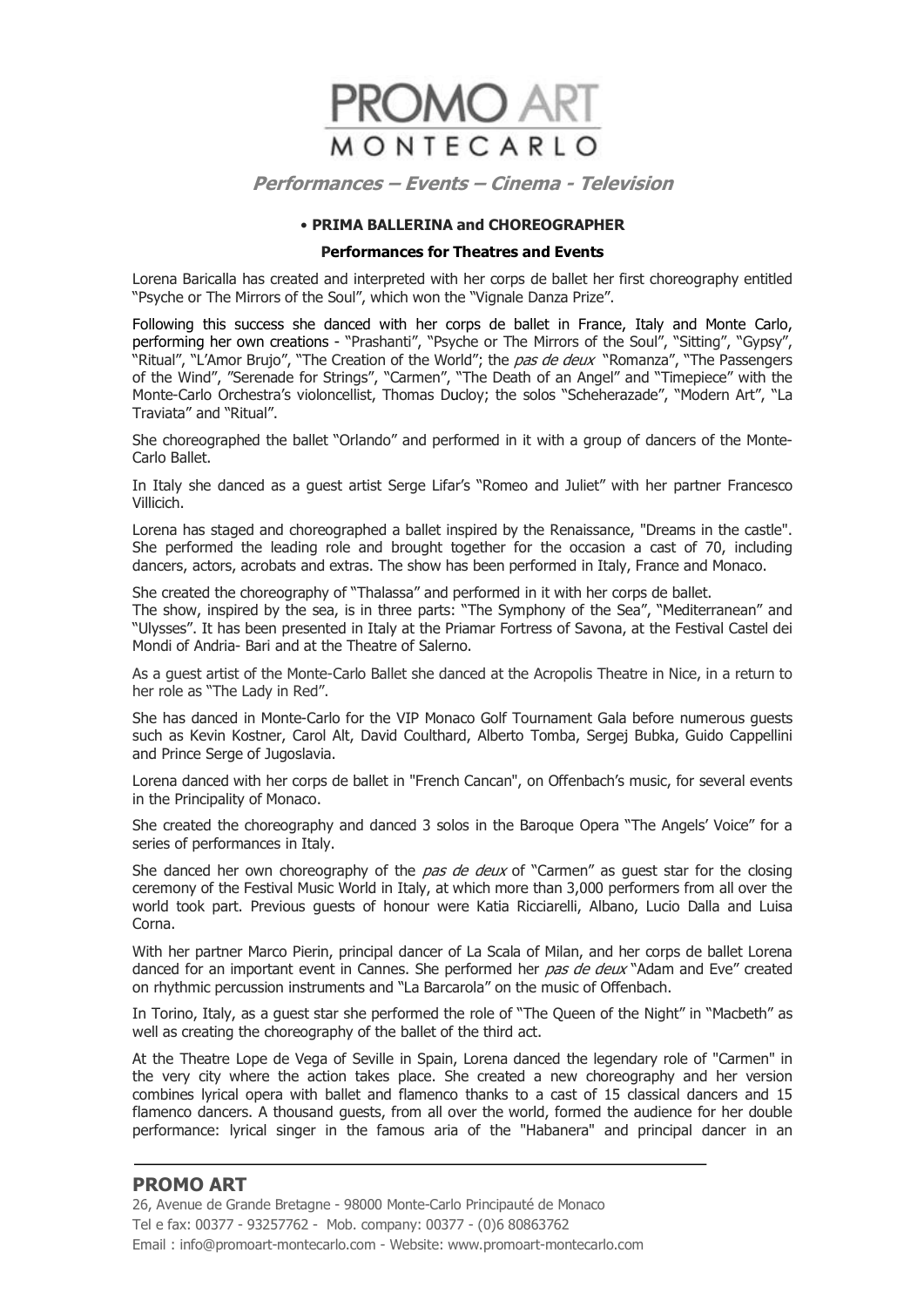

impressive pas de deux. This double faceted Carmen captivates both a Don José dancer and an Escamillo lyrical singer.

She was the guest star with the Italian singer Tosca in the "Gala for Peace" organized by the Vatican at the Theatre Brancaccio of Rome, under the direction of Monsignor Andreatta and presented by Paola Saluzzi.

Lorena Baricalla performed with her corps de ballet in her own choreography "Deep Blue" for an event in Cannes, France, before an audience of 1,500 guests.

She created and interpreted the show "The Time Machine", a ballet with 30 dancers inspired by the history of mankind through Prehistory, the Medieval period, the 18th century and the Future. The *première* was presented in Montreux, Switzerland.

In Monte-Carlo, on an open-air stage set with majestic scenography, Lorena performed in "Worlds of Mysteries", a show created by her as the preview of Promo Art Monte-Carlo Production's new international project "Origins-The Answer". Preceded by a performance by José Carreras and presented by Roger Moore, she performed accompanied by a cast of 100 with partners Stefano Botto, Randy Diamond and Alexey Katushkov.

As guest star for the Michelangelo Award, she was both choreographer and performer in a show she created expressly for the event. The imposing stage setting used marble blocks to enclose the original 5-metre tall copy of the famous *David* by Michelangelo. She danced the ballet and *pas de* deux "The Angel". With her on stage were her partner Stefano Botto and her corps de ballet.

In 2012, for a Skal International Gala in honour of Prince Ranier of Monaco at the Salle Empire of Monte Carlo, Lorena Baricalla created the choreography and performed in "Belle Epoque Cancan" with her corps de ballet and Stefano Botto. Guests from 18 countries attended the event. "Belle Epoque Cancan" went on stage again in 2013 for AIIM's 10<sup>th</sup> Anniversary Gala in Monte Carlo.

In 2013, for a prestigious private event in France, Lorena created a new choreographic version of "Sheherazade", returning to the role that marked the beginning of her career. She danced before a number of international figures with Stefano Botto and the corps de ballet.

She has performed, at the end of 2017, in Monaco, in her new choreographic version of the role of "Carmen" that she danced with her corps de ballet on the music by Bizet played by a heavy metal guitar. The show took place at the occasion of the Gala with Red Carpet of the World Sports Legends Award before a parterre of celebrities and renowned figures.

#### **• PRIMA BALLERINA and CHOREOGRAPHER / SINGER / ACTRESS**

#### **Performances for Theatres and Events**

Lorena Baricalla performed for the first time as a singer in Cannes, France, singing the "Vilja" aria from "The Merry Widow" in a ballet dedicated to the Belle Epoque. Combining ballet and operetta she performed with her partner Marco Pierin, primo ballerino of La Scala of Milan, and her ballet company.

She performed again with Marco Pierin during an event in Monte Carlo, in a show inspired by the musicals of the 60s and 70s with "Cats", "Evita" and "West Side Story".

For the Italian Red Cross Gala, Lorena choreographed a performance based on the most well-known musicals, uniting in this occasion more than 70 artists. She sang, danced and acted in "Cats", "The Phantom of the Opera", "Hello Dolly", "Cancan", "Evita" and "West Side Story".

Following the show's success, she repeated the same event the following year with new pieces : "New York New York", "Singing in the Rain", "My Fair Lady", "Victor Victoria", "Beauty and the Beast", "Jesus Christ Superstar".

# **PROMO ART**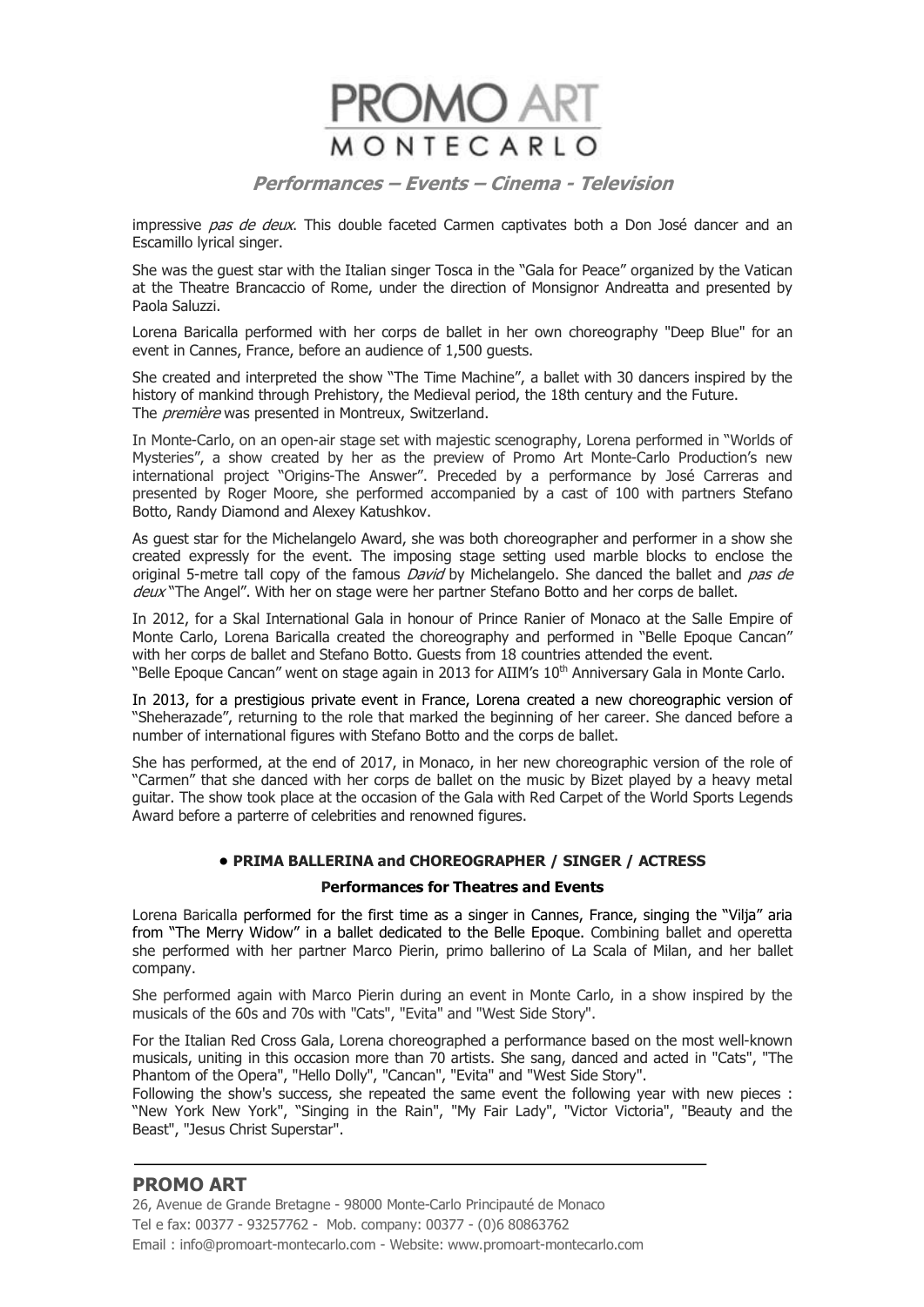

Lorena Baricalla also participated as a guest star in a show in Lausanne, Switzerland, in which she danced and sang a medley from "West Side Story" with her corps de ballet.

She has sung at the Sanremo Casino Theatre: "Who wants to live forever?" by Queen with a solo on point shoes and "Don't cry for me Argentina" from "Evita".

For a series of events in Italy she performed various pieces of her classical repertory as a singer, such as aria of the "Barcarole" from "Les Contes d'Hoffmann" by Offenbach.

These experiences prompted her decision to create "Musical Dreams 1" and to perform in it with 30 artists of her company - dancers, actors, singers - and 200 costumes.

The show consists of a selection from 15 of the most beautiful and well-known musicals.

Lorena dances, sings and acts in: "Jesus Christ Superstar", "Cats", "The Phantom of the Opera", "Hello Dolly", "Cancan", "Evita", "West Side Story" and "Fame".

"Musical Dreams 1" was performed in France, Monte-Carlo and for a tour in Italy (at the Amphitheatre of Alassio, Theatre Toselli of Cuneo, Theatre of Bordighera, Amphitheatre of Benevagienna, etc.), in Copenhagen, Denmark and in Lugano, Switzerland.

After the great success of "Musical Dreams 1" and at the special request of the theatres where this performance had been presented, Lorena created a new show composed of the best hits from the most famous musicals. Once again "Musical Dreams 2" consists of 240 beautiful costumes and a cast of 30 artists who dance, sing live and act in the numerous scenes that cover more than 100 years of the musical's history.

Lorena Baricalla danced, sang and acted in: "New York New York", "Gershwin pas de deux", My Fair Lady", "Beauty and the Beast", "Notre Dame de Paris", "Victor Victoria", "Austin Power" and "Moulin Rouge".

The show was performed for a tour in Italy, in Prague in the Czech Republic and in Lugano, Switzerland and it was chosen for the biggest private event at the Grimaldi Forum in Monte-Carlo before an audience of 1,500 international guests.

Under the direction of Andrea Vitali, Lorena Baricalla has been the leading performer with renowned Italian actors in shows that unite acting and dance in which she has also created the choreography. These shows have been performed on tour in Italy:

"Otranto - The Light of Memory" based on a book by Cotroneo, with Riccardo Cucciolla, a very famous Italian actor, and 18 dancers of her ballet company;

"The Canticle of Canticles" the lyrical poem from the Bible, again with Riccardo Cucciolla, her ballet partner Antonio Russo and 6 soloists;

"The Feathered Serpent", a theatrical piece inspired by Lawrence's book, with actor Nino Castelnuovo, her corps de ballet and Francesco Villicich as a partner;

"Macabre Ball" and "The Night of the Templers", two big open-air events combining ballet and acting, in which she performed with her ballet company.

Yet again for the Red Cross Gala she performed in a new show with two international productions of Promo Art Monte-Carlo Production based on the best hits of "The Phantom of the Opera" and "Moulin Rouge".

Lorena has been guest star at the final evening of Music World in Italy, a Festival with the participation of more than 3,000 artists from all over the world. In previous years the principal guests have been Katia Ricciarelli, Albano, Lucio Dalla and Luisa Corna. She performed pieces from her repertoire as a dancer and singer with "Evita" and as a classical ballerina with the pas de deux "Carmen".

She has been the guest star at the Tourism Exhibition Gala in Lugano. She interpreted songs from her musical repertory and was interviewed on her career.

# **PROMO ART**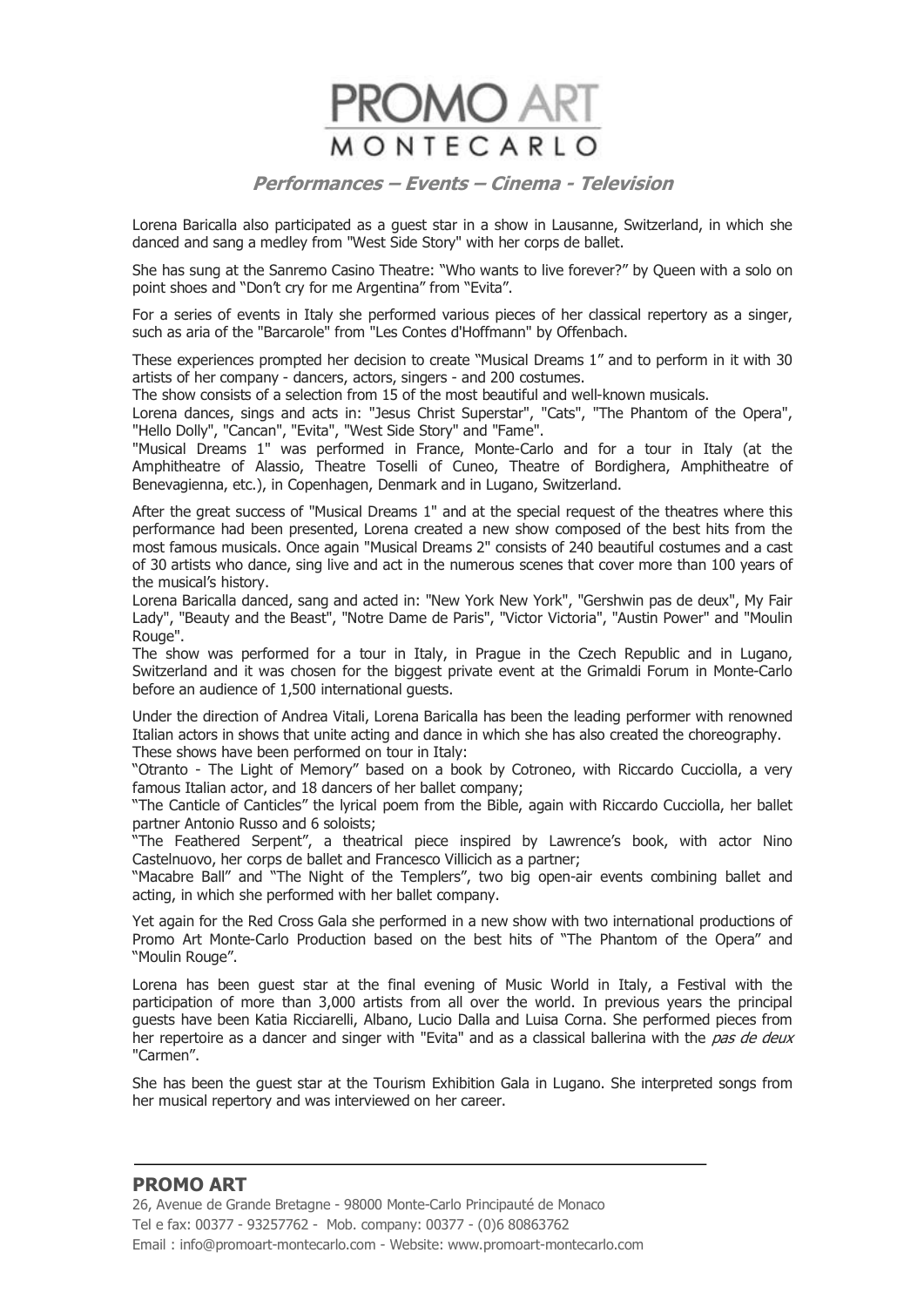

At the Theatre Lope de Vega of Seville in Spain, she created the choreography and interpreted the role of "Carmen". Her new version joins lyrical opera to ballet and flamenco thanks to a cast consisting of 15 classical dancers and 15 flamenco dancers. Lorena performed this legendary role in Seville, the same town in which the famous story takes place. An audience of 1,000 guests, coming from all over the world, attended her double performance: lyrical singer in the famous aria of the "Habanera" and principal dancer in an impressing *pas de deux*, charming a Don José dancer and an Escamillo lyrical singer.

She has created the choreography for a new musical, "Checkmate", inspired by Abba's musical "Chess". It has been presented several times for important events in Monte-Carlo at the Grimaldi Forum, for audiences of 2,500. She has been the leading performer with her partner Randy Diamond and 40 dancers and singers of her corps de ballet. This major production, inspired by the world of the chess game, was presented at the Opening Gala, held in the Monte-Carlo Sporting, by the World Chess Champion Garry Kasparov.

This show has also been performed for the Gala of the Italian Red Cross.

In 2011 she created and performed in "Worlds of Mysteries" in Monte Carlo. The show, performed against a set of majestic scenography, is the preview of "Origins-The Answer", a new international project developed by Promo Art Monte-Carlo Production. Preceded by a performance by José Carreras and introduced by Sir Roger Moore, Lorena Baricalla was accompanied by a cast of 100 artists on stage.

She sang the anthem "Reditus Deorum".

As guest star she performed in the show she expressly conceived for the Michelangelo Prize accompanied by Stefano Botto, Randy Diamond and the ballet corps. Her choreographic idea develops inside the Art Workshop of Michelangelo's quarry, ideally rebuild thanks to an imposing scenography of marble blocks that enclose the original 5-metre high copy of the famous *David* by Michelangelo. Here the statues come to life, becoming the performers of a show danced on point shoes with live singing. Lorena's performance included "I dreamed a dream" from "Les Miserables", "I don't know how to love him" from "Jesus Christ Super Star" and the duet from "The Phantom of the Opera".

In 2013 Lorena Baricalla sang with Randy Diamond the duet "All I ask of you" from "The Phantom of the Opera" for the AIIM Gala at Monte Carlo's Salle Empire.

She sang in 2016 with famous baryton Armando Ariostini the duo of "The Phantom of the Opera" at the Monaco World Sports Legends Award, the Oscars of Sport, in Monte-Carlo before a prestigious parterre of sporting stars.

Again in 2018 she sang at the Monaco World Sports Legends Award the single "I dreamed a dream" from "The Miserables".

For her new performance in 2019 for the  $4<sup>th</sup>$  Edition she sang "Heaven help my heart", single by Abba.

#### video clips as a singer:

The anthem "Reditus Deorum" for the promotion of the international project "Origins";

# **PROMO ART**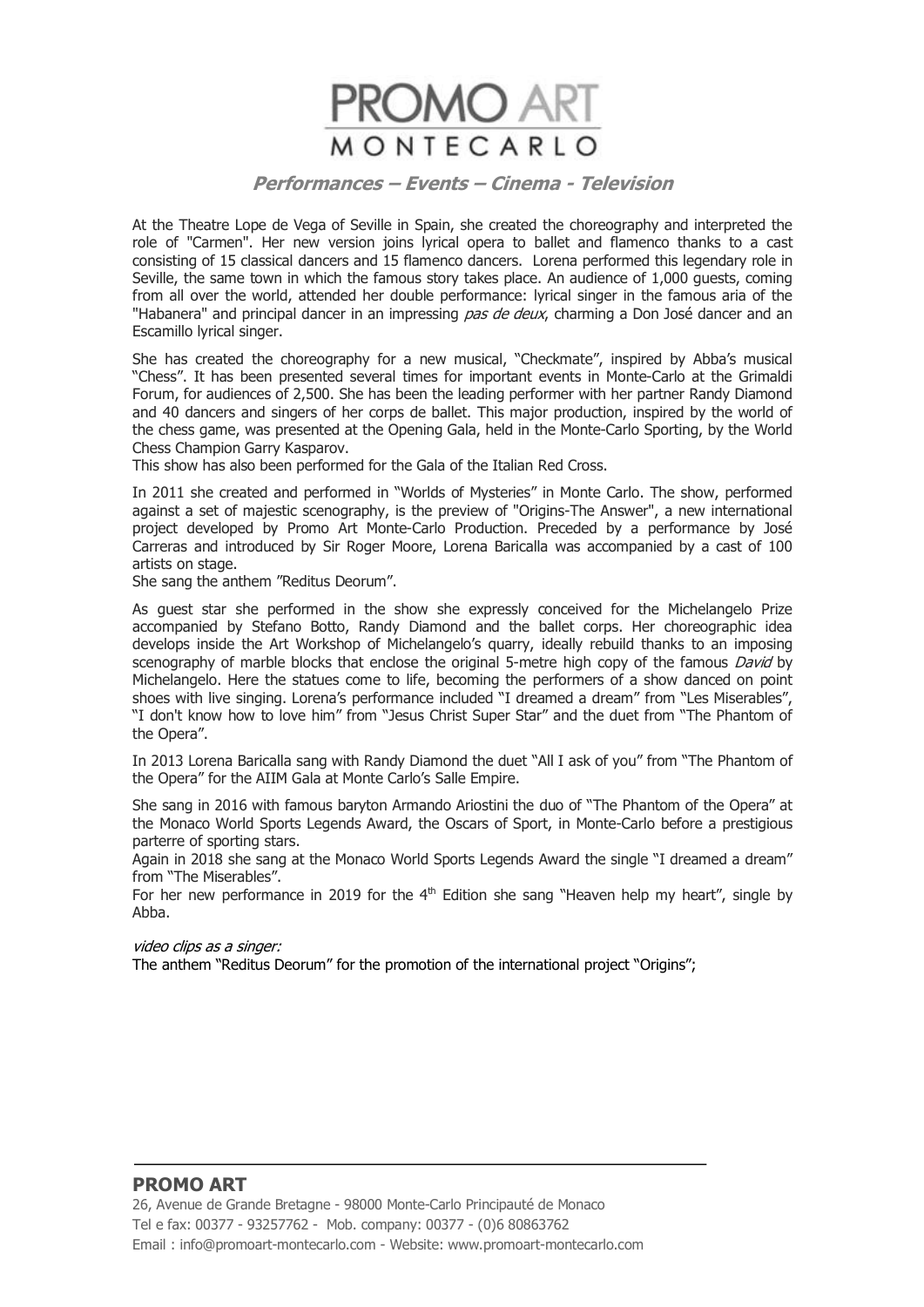

#### **• MASTER OF CEREMONIES - HOST /**

#### **AMBASSADRESS / ENDORSER**

Lorena was the "godmother" and Master of Ceremonies for the Memorial Day Gala at the Theatre Toselli in Cuneo. For this occasion, Salomon Bourke - the king of soul music and composer of "Everybody needs somebody to love", the famous song from the film "Blues Brothers"- came from America.

For "La Nuit Rouge et Blanc" ("Red and White Nights") at the Cannes Cinema Festival, she welcomed on stage Prince Albert of Monaco before an audience of VIPs.

Lorena Baricalla was a guest of the Monte-Carlo Television Festival with American producers and directors brought by PromoArt Monte-Carlo Production.

She was interviewed on stage and she presented a prize at the world preview of the American film "The Prince of Central Park" produced by Julius R. Nasso.

She made a series of shootings with Roger Moore. The actor also presented her on stage in Monte-Carlo for her show "World of Mysteries", the preview of "Origin-The Answer" an international project by Promo Art Monte-Carlo Production.

Lorena Baricalla has been Ambassadress and Master of Ceremonies for the Golden Foot Award Monaco, presenting the event in 5 languages. For the 2012 edition she, with Jimmy Jean Louis, welcomed Princess Stephanie of Monaco and presented prizes to Ibrahimovich, Cantona, Baresi, Matthaeus and Pelé. In 2013, in the presence of Prince Albert of Monaco she presented Didier Drogba, Osvaldo Ardiles, Carlos Valderrama and Jean-Pierre Papin with the participation of cinema stars Armand Assante and Tony Schiena. For the 2014 event, which lasted 4 days, she awarded Andres Iniesta, Mia Hamm, Jean-Marie Pfaff, Hidetoshi Nakata, Hakan Sukur, Antonin Panenka, Roger Milla.

The event was broadcast on television channels all over the world.

She was filmed in Doha, Qatar, for the launch of the 2014 Edition of the Golden Foot Award Monaco, with the participation of Didier Drogba.

She is Ambassadress and Master of Ceremonies of the Monaco World Sports Legends Award, the Oscars of Sport, produced by PromoArt Monte-Carlo Production. She presented the 2015 official launch at Sportel; the 1° Edition in 2016 with the awarded Mika Hakkinen, Giacomo Agostini, Carl Fogarty, Sir Tony Mc Coy, Jhong Uhk Kim, Pernilla Wiberg, Tia Hellebaut and Jean-Marie Pfaff, « Best Values Award » to Victor Tello, « Posthumous Award » to Antony Noghès, amongs the guests Louis Ducruet, the F1 driver Charles Leclerc ; the 2017 Edition with the awarded Mick Doohan, Jacky IcKx, Josefa Idem, Michèle Mouton, Armin Zoggeler, as guests the singer Khadja Nin, the F1 driver Charles Leclerc ; the 2018 Edition with Freddie Spencer, Jutta Kleinschmidt, Osvaldo Ardiles, «Posthumous Award» to Ayrton Senna, « Best Values Award » to Doctor Claudio Costa, and the guests Johan Zarco and Virginio Ferrari, Moto champions, Antonio Giovinazzi, F1 driver, and Stéphane Richelmi, LMP2 champion ; the 2019 Edition with Mario Andretti, Nasser Al-Attiya, Loris Capirossi, Anna Gabriela Guevara, « Best Values Award » to Connie Henry, « Posthumous Award » to Ferenc Puskas, "Lifetime Achievement - Sport and Cinema" to movie producer Julius R. Nasso; guests Amancio Amaro, former Hungary President Pal Schmitt, tenor Vittorio Grigolo, ... In all these occasions she also performed as an international artist.

In 2019 she has been guest of honor at the Berlin PresseBall in Germany, renowned event since 1872.

In 2020 she has been invited to perform as an artist and to be the Master of Ceremonies of the PressBall in Berlin, created in 1872, that she presented in German with the German TV journalist Max Oppel. The event dedicated to Europe and entitled "LiebesGrüsse als Europa", was under the Patronage of the European Parliament. 2000 guests attended to it in the venues of the Maritim Hotel

# **PROMO ART**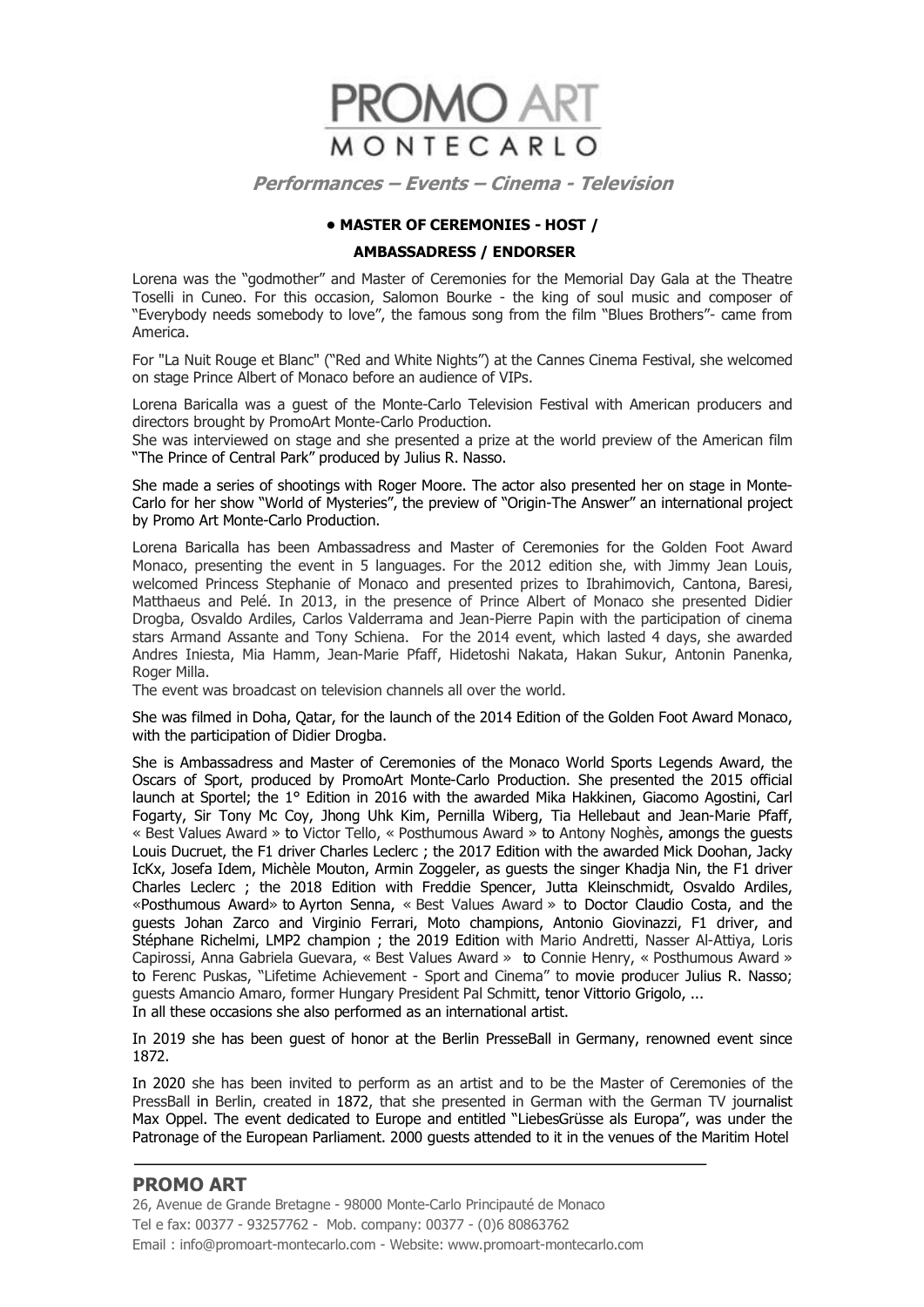

At the Jet Ski World Championship, she interviewed and was interviewed by the world champion Chris Mc Clugage,

In 2014 she presented the final evening of the Italian Cultural Month at the Monte Carlo Opera, organised by His Excellency the Italian Ambassador, Antonio Morabito.

She hosts the Oscars of Sport's talk shows "Sporting Stars: the men or the woman behind the champion" and "Show, Art & Fashion". Filmed in Monaco, they consist now in round 50 Episodes that can be viewed on the web channels (You Tube, Vimeo, Daily Motion) of the Monaco World Sports Legends Award.

She has presented in 2021 for the American Television "Lorena and Friends in Monaco", a TV show about her life as an international star that she recounts to the spectators.

Lorena is the iconic figure of "Origins-The Answer", an international project by Promo Art Monte-Carlo Production. She has been filmed on stage at the Monte-Carlo Opera, set of the presentation trailer in English and French version.

She is also sought after as an **Ambassadress and Endorser by numerous Fashion and Jewellery brands** for red carpets, international events or photo and video shootings: Dany Atrache, Raquel Balencia, Seyit Ares, Uel Camilo, Eles Italia, Viktoriia Nosach, Nordic Angels by Marketa Hakkinen, Genesia Walle, Didimara, CréaZen by Sophie Rouault, Sveta, Gianni Versace Private Collection, Fabiana Gabellini, Gaetano Navarra, To Be New-York by Simone Vannuzzi, Gianni Calignano, Goldknopf Couture by Thomas Lempertz; and also Duccio Venturi Bottier, Joshua Fenu shoes, Burak Uyan shoes.

For the Jewellery: Century luxury watches and Montblanc Haute Joaillerie, Pia Mariani Haute Joaillerie, Amato Teresa Gioielli, Gold&Roses, Stroili Gioielli, Nehro, Marina Corazziari...

She is an Ambassadress for numerous fashion shows in Monaco, Milano, Rome and Paris.

She has been a judge for Fashion Awards for new brands and fashion designers, for example in Milano for the concours organized by Era-Ki.

She has been photographed for fashion, art and advertisement photos working with well-known photographers such as Helmuth Newton, Gaetano Besana (Milan), Emilio Casi (Milan), Edland Man and others.

She has been portrayed in some painting exhibitions by painters such as Robert Heindel (Salons Beaumarchais et Bosio - Hotel de Paris - Monte-Carlo), Jean-Pierre Rousseau (Galerie Pictural - Monaco), Renzo Luna (exhibition in Bergamo). Her portraits are realized by Maria Chiffi.

She has been the Official Ambassadress for ReelFocus, a new webplatform for the entertainment sector.

In 2019 the Automobile Club de Monaco, organizer of the F1 Grand Prix, has requested her to be one of the 3 members of the Jury of the "Monaco Elegance and Cars Concour" which reunited historical vehicles from worldwide in the Principality for 4 days.

She is interviewed by numerous TV and Radio channels of Monaco, Italy, France, Russia, Germany,…as a guest for her artistic activities as an international star and to present the projects that she represents.

For example, at the request of His Excellency the Italian Ambassador, Antonio Morabito, she was interviewed for the June 2nd National Day celebrations as an Italian identity who promotes the image of Italy throughout the world.

At the same time Lorena was interviewed by Russian Television as an artist who represents the Principality of Monaco and who has artistic ties to Russia.

# **PROMO ART**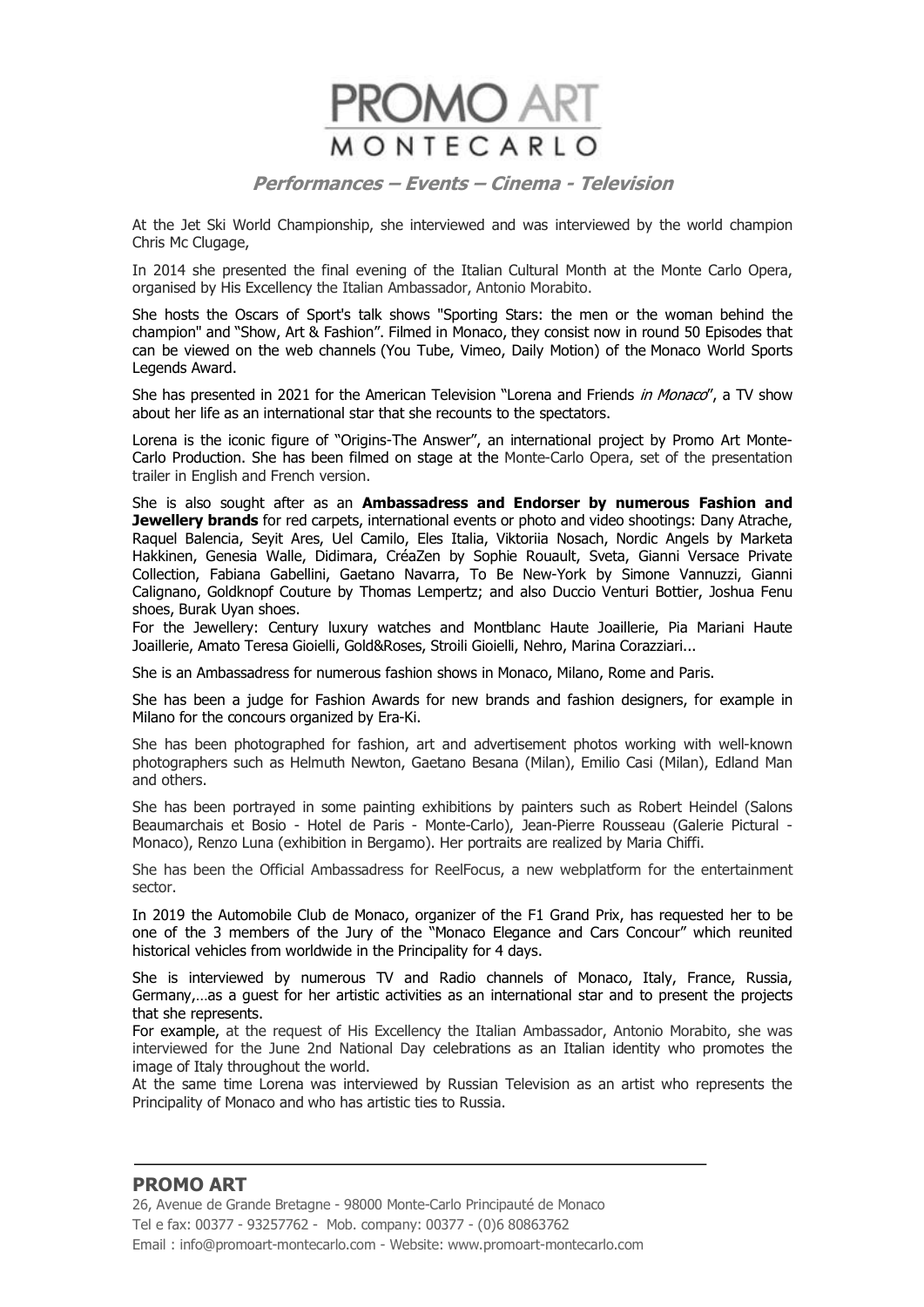

In 2011 Lorena received a recognition for her career at Ariston Theatre in Sanremo (Italy) with Eric Vu An.

In 2017 she received a "Lifetime Achievement" by Libertas in Monte-Carlo with Luciana Savignano and Eric Vu An.

The apolitical organisation The Global Townhall, which brings together specific interviews of influential celebrities throughout the world, has invited her to take part in this international project which aims at helping people to excel through positive messages which are both an inspiration and an example. The interview of her joins others made with the singer Andrea Bocelli, the second astronaut to walk on the moon, Buzz Aldrin, the film star Mads Mikkelsen, the No 1 world tennis championess Caroline Wozniacki, the American senator Pat Roberts, the magnate T Boone Pickens,…

#### • **OTHER CHOREOGRAPHIC WORKS**

#### **Choreographies on demand for theatre, events, television and institutions:**

She has created the choreography and the direction for numerous important international events produced by Promo Art Monte-Carlo Production all over Europe and beyond, and in the most prestigious venues of the Principality of Monaco (Grimaldi Forum, Monte-Carlo Opera, Monte-Carlo Sporting, Salle Empire, Monte Carlo Bay Resort, Yacht Club, Fairmont Hotel, Hercule Harbour, Varietés Theatre, Metropole Hotel, Hermitage Hotel).

For a season she was in charge on Canale5 of the choreography for two well-known Italian television programmes: Antionio Ricci's "Paperissima" and "Striscia la Notizia" with Ezio Greggio.

On the request of the famous Academy "Princess Grace" of Monte-Carlo Lorena Baricalla created "Premier Bal" for its young dancers. The ballet has been performed in France, Italy and Monaco over numerous seasons. Later she created a new choreography for the Academy, "Offenbach, Offenbach", which has been danced in Monaco and France, and then "Mirage", performed in 2009 at the Monte-Carlo Sporting.

She takes care of the choreographies for all the annual shows of the Academy of Savona – 'Accademia dello Spettacolo' - where she is also Artistic Supervisor.

She has created solos for international ballet competitions.

For the young dancers of Monte Carlo's "Princess Grace" Academy: "Ophelia" (Prix de Lausanne Competition), "Pièce" (audition for Bejart), and "Ritual" (for a competition in Spain).

For dancers at the Academy of Savona she created the solo piece "Terra" ( $1<sup>st</sup>$  Prize at VignaleDanza Competition), and the ballet "The Stars" (1<sup>st</sup> Prize at "Dancing Stars" Dance Competition).

Lorena has also taken part as a choreographer in the show "The Red Shoes" with Margherita Parrilla, director of the Ballet Academy in Rome, for the première at the Pala Fenice Theatre in Venice.

For the ACM (Monaco Automobile Club) she created the choreography for her corps de ballet for the Historical Rally of Monte-Carlo Gala at the Monte-Carlo Sporting.

She created the choreography and took part with Promo Art, in the production of the video clip "The Good Life" directed by Philippe Martinez for MTV's new summer hit, filmed in Marbella, Spain.

#### **Choreographies for operas and operettas:**

At the request of the Opera Giocosa she staged the choreography for Mozart's opera "The Marriage of Figaro" for a 7-performance tour in Liguria, Italy.

She created the choreography of the "French Cancan" in the operetta "La Vie Parisienne" staged in the Principality of Monaco.

She created the choreography of the ballet of the third act in "Macbeth" performed in Turin.

# **PROMO ART**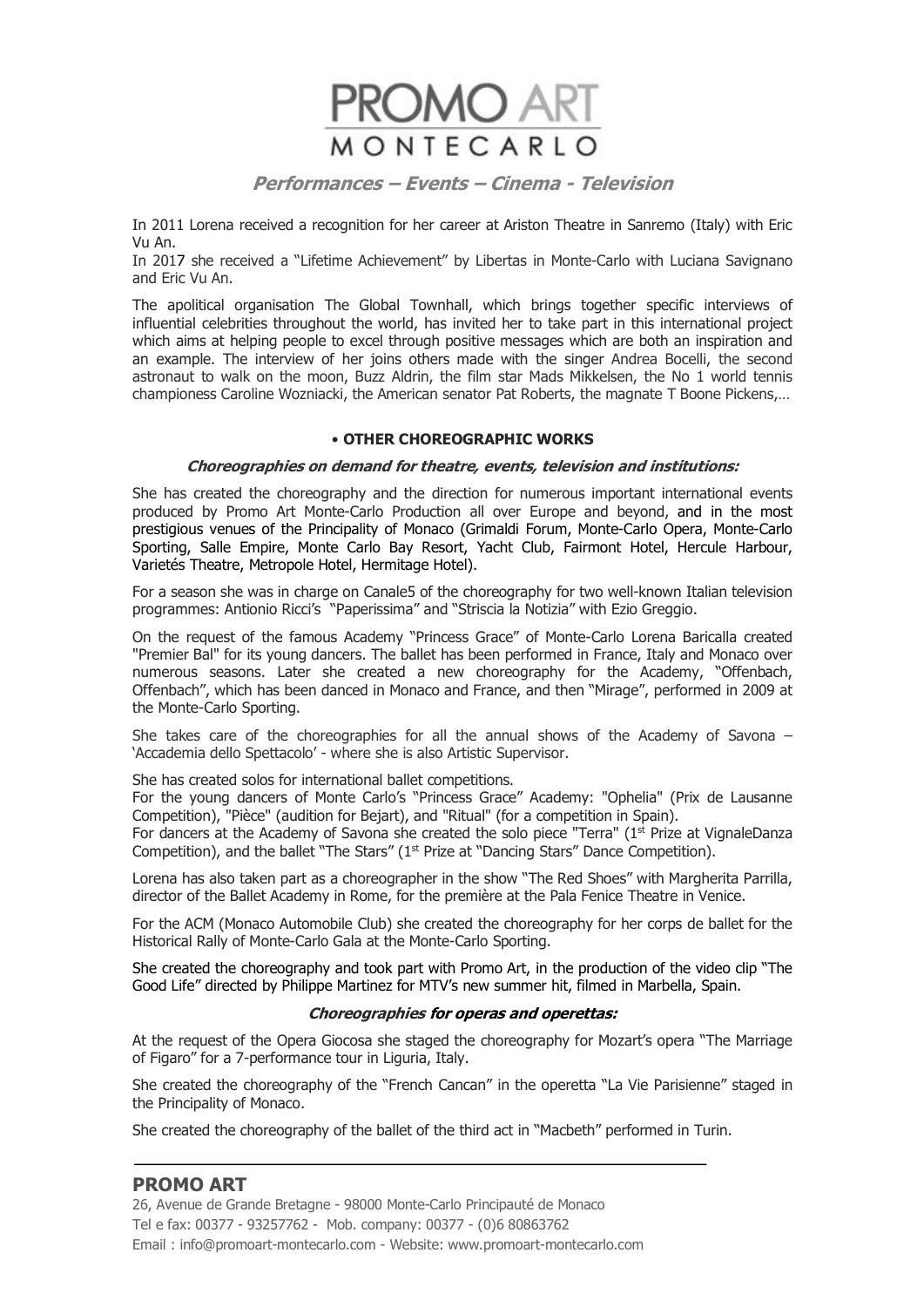

#### **Sports sector:**

Lorena is also known in the sporting world: she undertook the artistic supervision for the Italian Synchronized Swimming Team and for the Italian champions of the Rari Nantes Atena Synchronized Swimming Team, in particular Linda Cerruti and Costanza Ferro, that gained leading places in the world and European championships, and in the Olympic Games.

#### **• "METHODE RUSSE DE MONTE-CARLO DE LORENA BARICALLA" "The Lorena Baricalla Monte Carlo Russian Method"**

#### **MENTOR & ROLE MODEL - COACH**

As a **Mentor** and **Role Model**, along with her career as a performer, she supports art and culture through teaching to young people.

Thanks to her artistic and pedagogic experience she created in 2016 her own method of teaching for Classical Ballet that forms to the profession: the "Méthode Russe de Monte-Carlo de Lorena Baricalla ("The Lorena Baricalla Monte Carlo Russian Method").

This belonging to the Russian ballet tradition of whom she benefited of, which evolved in Monte-Carlo in the early 1900s with the creation of Diaghilev's 'Ballet Russes' - and to the teachings she received from Marika Besobrasova based on Vaganova method.

The Method has been created to support young dancers and ballet schools.

It is now followed by Affiliated Ballet Schools in France, Monaco and Italy.

The innovative idea distinguishing the "Method" is that of having created a "Global Academy**"** which provides the Affiliated Ballet Schools an Academic Training Programme based on international criteria.

She realizes Training and Refresher Courses for Ballet Teachers, and Workshops with Master Classes for Pupils in Professional or Amateur Training.

Moreover, she supports the young dancers through scholarships offered by PromoArt MonteCarlo **Production** 

The 'Method' reunites in the Principality the Affiliated Schools's young dancers for an annual event of exams with the participation of ballet stars and renowned figures. In the Jury with Lorena Baricalla have participated the ballet stars Daniel Agesilas, Anna Razzi, Eric Vu An, Luciana Savignano, Jozef Varga, Toni Candeloro, Marco Pierin, Randy Diamond and Stefano Botto.

The Certificates of the Method are registered on the Roll of the Dancers on the official "Method" site.

As well she is a **Coach** and she trains professional dancers having a long practice with her corps de ballet.

The French Government gave her the Diploma of Ballet Teaching for her high level of experience.

She has recorded a successful series of videocassettes for ballet teachers, which have been sold in many countries.

She had a long association with the Academy "Princess Grace" of Monte Carlo while it was under the direction of Marika Besobrasova, where she trained daily until 2009, studying in depth the teaching of Marika Besobrasova (based on the Russian method Vaganova), with whom she had already completed her professional ballerina training. She taught to the "Excellences" classes replacing Marika Besobrasova upon her request.

Further, she developed a choreographic work creating ballets for the Academy as well as integrating its best dancers in her corps de ballet for numerous tours produced by Promo Art Monte-Carlo **Production** 

It is important to underline that during the years of that association, more than 120 young dancers of the Academy have been part of her corps de ballet or danced in her choreographies.

# **PROMO ART**